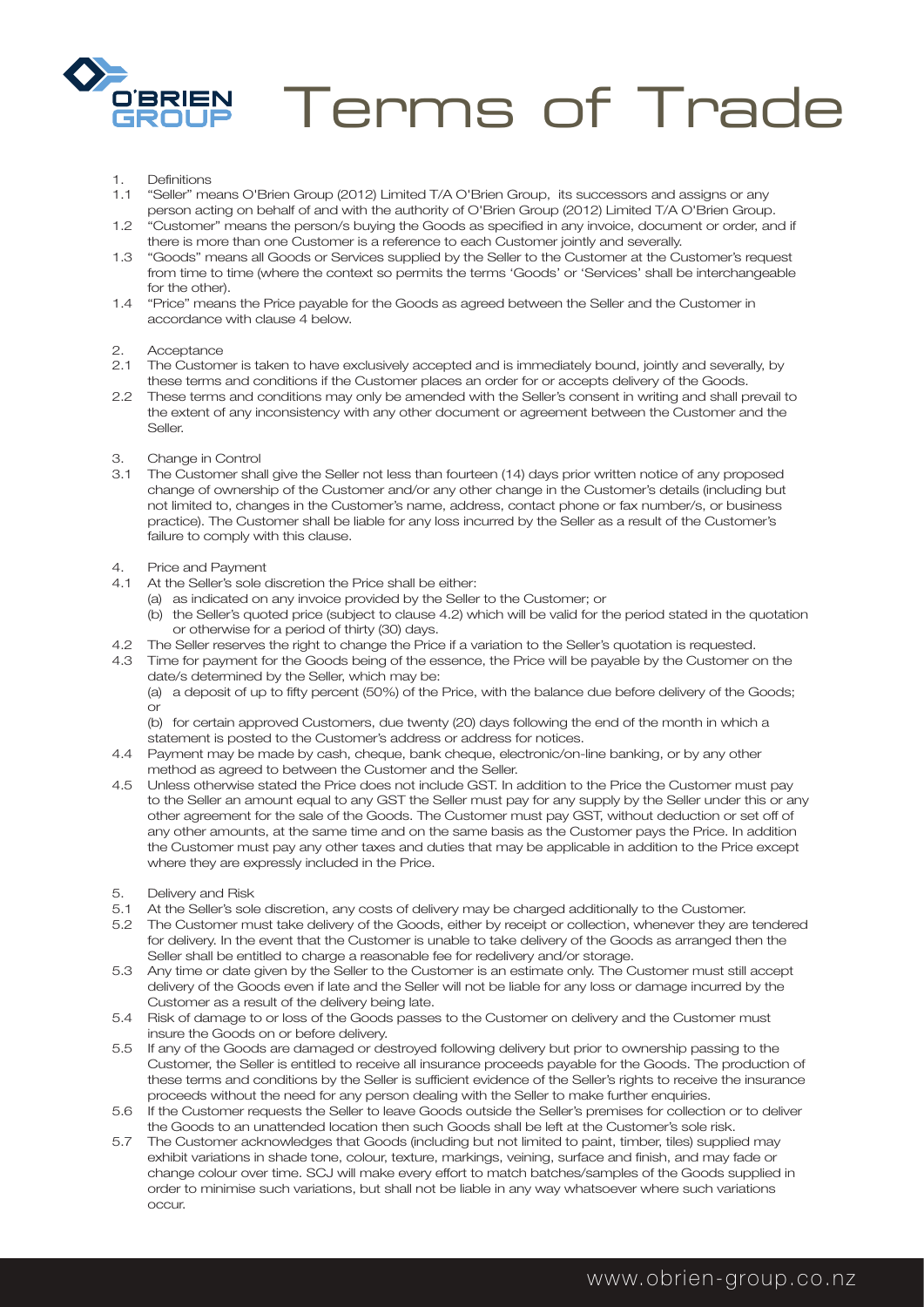- 5.8 Marble and Granite are porous products, and therefore, Goods are sealed for protection. However, oil and other acidic substances are prone to causing discolouration and staining if left on surfaces for some time. The Customer agrees to indemnify the Seller against any damage occurring after delivery and installation.
- 5.9 The Client acknowledges that Goods supplied may:
	- (a) expand, contract or distort as a result of exposure to heat, cold, weather; and
	- (b) mark or stain if exposed to certain substances; and
	- (c) be damaged or disfigured by impact or scratching.
- 6. Dimensions, Plans and Specifications
- 6.1 All customary building industry tolerances shall apply to the dimensions and measurements of the Goods unless the Customer and Seller agree otherwise in writing.
- 6.2 The Seller shall be entitled to rely on the accuracy of any plans, specifications and other information provided by the Customer.
- 6.3 If the giving of an estimate or quotation for the supply of Goods involves the Seller estimating measurements and quantities, it shall be the responsibility of the Customer to verify the accuracy of the Seller's estimated measurements and quantities, before the Customer places an order based on such estimate or accepts such quotation.
- 6.4 Should the Customer require any changes to the Seller's estimated measurements and quantities, the Customer shall request such changes in writing, in the case of an estimate before placing an order based on that estimate and in the case of a quotation before acceptance of that quotation.
- 7. Access
- 7.1 The Customer shall ensure that the Seller has clear and free access to the work site at all times to enable them to deliver the Goods. The Seller shall not be liable for any loss or damage to the site (including, without limitation, damage to pathways, driveways and concreted or paved or grassed areas) unless due to the negligence of the Seller.
- 8. Title
- 8.1 The Seller and the Customer agree that ownership of the Goods shall not pass until:
	- (a) the Customer has paid the Seller all amounts owing to the Seller; and
	- (b) the Customer has met all of its other obligations to the Seller.
- 8.2 Receipt by the Seller of any form of payment other than cash shall not be deemed to be payment until that form of payment has been honoured, cleared or recognised.
- 8.3 It is further agreed that:
	- (a) until ownership of the Goods passes to the Customer in accordance with clause 8.1 that the Customer is only a bailee of the Goods and must return the Goods to the Seller on request.
	- (b) the Customer holds the benefit of the Customer's insurance of the Goods on trust for the Seller and must pay to the Seller the proceeds of any insurance in the event of the Goods being lost, damaged or destroyed.
	- (c) the Customer must not sell, dispose, or otherwise part with possession of the Goods other than in the ordinary course of business and for market value. If the Customer sells, disposes or parts with possession of the Goods then the Customer must hold the proceeds of any such act on trust for the Seller and must pay or deliver the proceeds to the Seller on demand.
	- (d) the Customer should not convert or process the Goods or intermix them with other goods but if the Customer does so then the Customer holds the resulting product on trust for the benefit of the Seller and must sell, dispose of or return the resulting product to the Seller as it so directs.
	- (e) the Customer irrevocably authorises the Seller to enter any premises where the Seller believes the Goods are kept and recover possession of the Goods.
	- (f) the Seller may recover possession of any Goods in transit whether or not delivery has occurred.
	- (g) the Customer shall not charge or grant an encumbrance over the Goods nor grant nor otherwise give away any interest in the Goods while they remain the property of the Seller.
	- (h) the Seller may commence proceedings to recover the Price of the Goods sold notwithstanding that ownership of the Goods has not passed to the Customer.

## 9. Personal Property Securities Act 1999 ("PPSA")

- 9.1 Upon assenting to these terms and conditions in writing the Customer acknowledges and agrees that: (a) these terms and conditions constitute a security agreement for the purposes of the PPSA; and
	- (b) a security interest is taken in all Goods previously supplied by the Seller to the Customer (if any) and all Goods that will be supplied in the future by the Seller to the Customer.
- 9.2 The Customer undertakes to:
	- (a) sign any further documents and/or provide any further information (such information to be complete, accurate and up-to-date in all respects) which the Seller may reasonably require to register a financing statement or financing change statement on the Personal Property Securities Register;
	- (b) indemnify, and upon demand reimburse, the Seller for all expenses incurred in registering a financing statement or financing change statement on the Personal Property Securities Register or releasing any Goods charged thereby;
	- (c) not register a financing change statement or a change demand without the prior written consent of the Seller; and
	- (d) immediately advise the Seller of any material change in its business practices of selling the Goods which would result in a change in the nature of proceeds derived from such sales.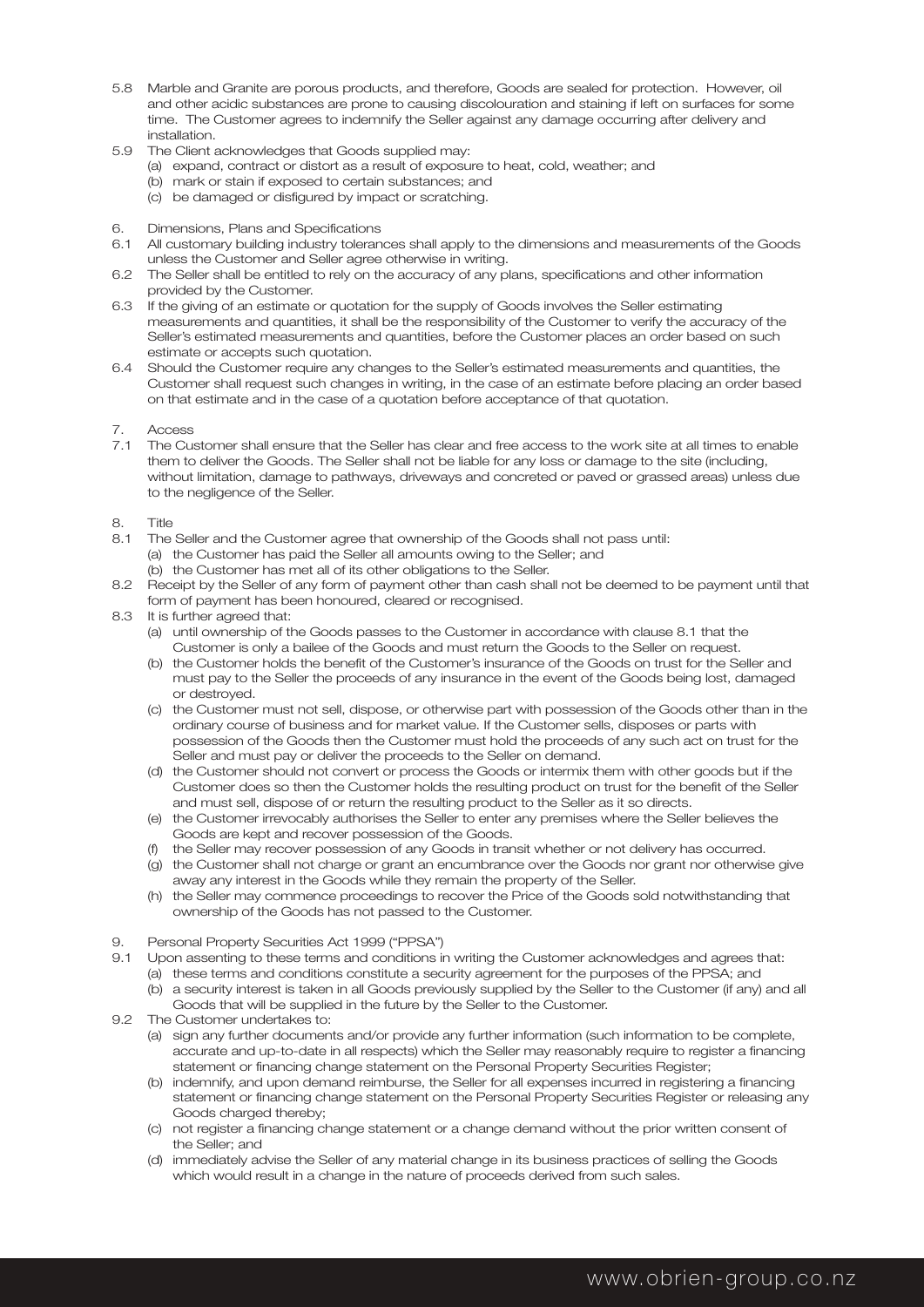- 9.3 The Seller and the Customer agree that nothing in sections 114(1)(a), 133 and 134 of the PPSA shall apply to these terms and conditions.
- 9.4 The Customer waives its rights as a debtor under sections 116, 120(2), 121, 125, 126, 127, 129, 131 and 132 of the PPSA.
- 9.5 Unless otherwise agreed to in writing by the Seller, the Customer waives its right to receive a verification statement in accordance with section 148 of the PPSA.
- 9.6 The Customer shall unconditionally ratify any actions taken by the Seller under clauses 9.1 to 9.5.
- 10. Security and Charge
- 10.1 In consideration of the Seller agreeing to supply the Goods, the Customer charges all of its rights, title and interest (whether joint or several) in any land, realty or other assets capable of being charged, owned by the Customer either now or in the future, to secure the performance by the Customer of its obligations under these terms and conditions (including, but not limited to, the payment of any money).
- 10.2 The Customer indemnifies the Seller from and against all the Seller's costs and disbursements including legal costs on a solicitor and own client basis incurred in exercising the Seller's rights under this clause.
- 10.3 The Customer irrevocably appoints the Seller and each director of the Seller as the Customer's true and lawful attorney/s to perform all necessary acts to give effect to the provisions of this clause 10 including, but not limited to, signing any document on the Customer's behalf.
- 11. Customer's Disclaimer
- 11.1 The Customer hereby disclaims any right to rescind, or cancel any contract with the Seller or to sue for damages or to claim restitution arising out of any inadvertent misrepresentation made to the Customer by the Seller and the Customer acknowledges that the Goods are bought relying solely upon the Customer's skill and judgment.
- 12. Defects
- 12.1 The Customer shall inspect the Goods on delivery and shall within thirty (30) days of delivery (time being of the essence) notify the Seller of any alleged defect, shortage in quantity, damage or failure to comply with the description or quote. The Customer shall afford the Seller an opportunity to inspect the Goods within a reasonable time following delivery if the Customer believes the Goods are defective in any way. If the Customer shall fail to comply with these provisions the Goods shall be presumed to be free from any defect or damage. For defective Goods, which the Seller has agreed in writing that the Customer is entitled to reject, the Seller's liability is limited to either (at the Seller's discretion) replacing the Goods or repairing the Goods.
- 12.2 Goods will not be accepted for return other than in accordance with 12.1 above.
- 13. Consumer Guarantees Act 1993
- 13.1 If the Customer is acquiring Goods for the purposes of a trade or business, the Customer acknowledges that the provisions of the Consumer Guarantees Act 1993 do not apply to the supply of Goods by the Seller to the Customer.
- 14. Intellectual Property
- 14.1 Where the Seller has designed, drawn or developed Goods for the Customer, then the copyright in any designs and drawings and documents shall remain the property of the Seller.
- 14.2 The Customer warrants that all designs, specifications or instructions given to the Seller will not cause the Seller to infringe any patent, registered design or trademark in the execution of the Customer's order and the Customer agrees to indemnify the Seller against any action taken by a third party against the Seller in respect of any such infringement.
- 14.3 The Customer agrees that the Seller may (at no cost) use for the purposes of marketing or entry into any competition, any documents, designs, drawings or Goods which the Seller has created for the Customer.
- 15. Default and Consequences of Default
- 15.1 Interest on overdue invoices shall accrue daily from the date when payment becomes due, until the date of payment, at a rate of two and a half percent (2.5%) per calendar month (and at the Seller's sole discretion such interest shall compound monthly at such a rate) after as well as before any judgment.
- 15.2 If the Customer owes the Seller any money the Customer shall indemnify the Seller from and against all costs and disbursements incurred by the Seller in recovering the debt (including but not limited to internal administration fees, legal costs on a solicitor and own client basis, the Seller's collection agency costs, and bank dishonour fees).
- 15.3 Without prejudice to any other remedies the Seller may have, if at any time the Customer is in breach of any obligation (including those relating to payment) under these terms and conditions the Seller may suspend or terminate the supply of Goods to the Customer. The Seller will not be liable to the Customer for any loss or damage the Customer suffers because the Seller has exercised its rights under this clause.

15.4 Without prejudice to the Seller's other remedies at law the Seller shall be entitled to cancel all or any part of any order of the Customer which remains unfulfilled and all amounts owing to the Seller shall, whether or not due for payment, become immediately payable if:

- (a) any money payable to the Seller becomes overdue, or in the Seller's opinion the Customer will be unable to make a payment when it falls due;
- (b) the Customer becomes insolvent, convenes a meeting with its creditors or proposes or enters into an arrangement with creditors, or makes an assignment for the benefit of its creditors; or
- (c) a receiver, manager, liquidator (provisional or otherwise) or similar person is appointed in respect of the Customer or any asset of the Customer.